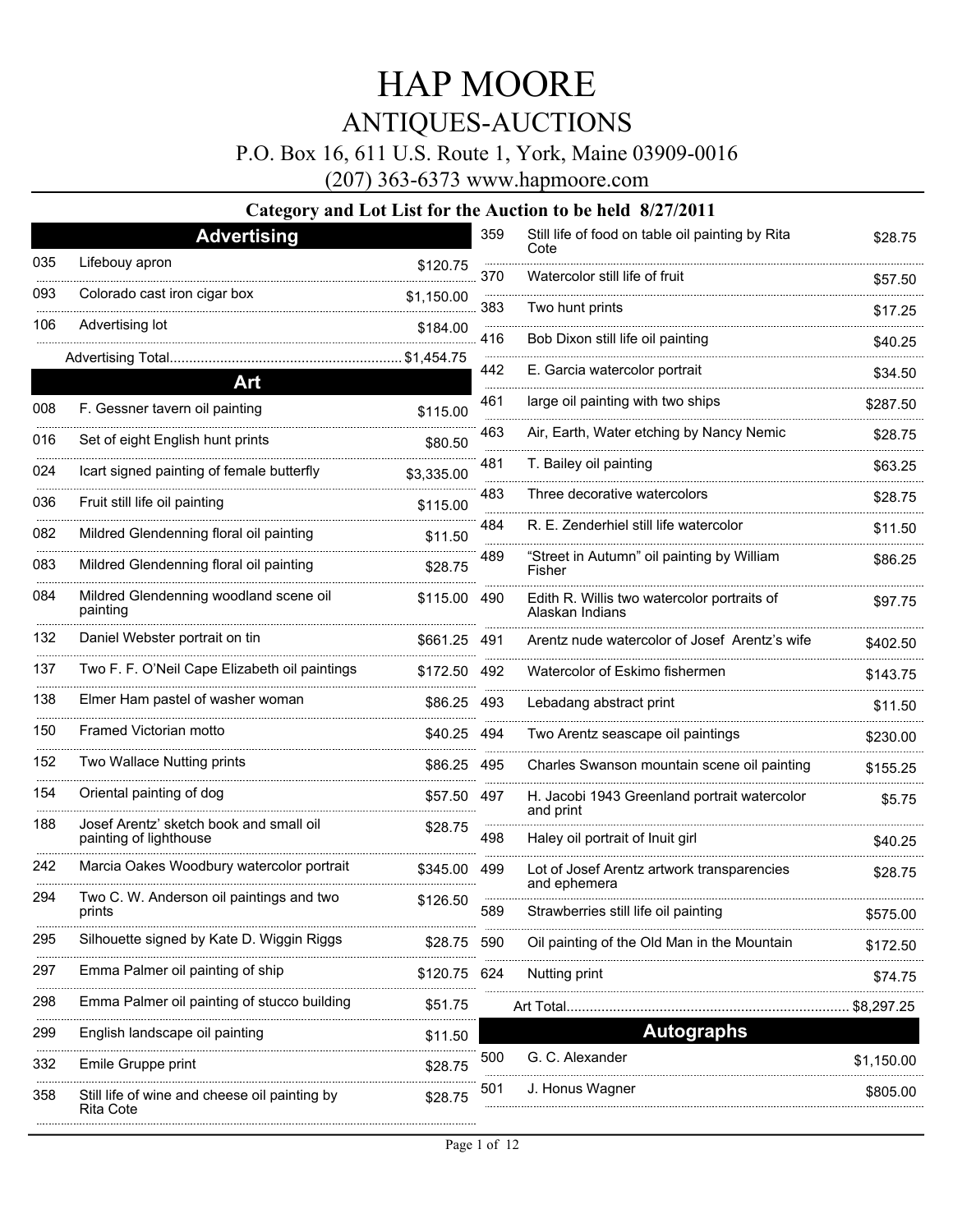### P.O. Box 16, 611 U.S. Route 1, York, Maine 03909-0016

(207) 363-6373 www.hapmoore.com

| 502      | <b>Tris Speaker</b>                                                                                                                     | \$345.00 527          |      | Lt. Rene Fonck                                                                                                                                   | \$115.00     |
|----------|-----------------------------------------------------------------------------------------------------------------------------------------|-----------------------|------|--------------------------------------------------------------------------------------------------------------------------------------------------|--------------|
| 503      | Larry Lajoie                                                                                                                            | \$460.00              | 528  | Anthony H. Fokker, Clarence Chamberlin,<br>Ruth Elder, Frank M. Hawks, Eddie                                                                     | \$115.00     |
| 504<br>. | Johnny Evers                                                                                                                            | \$805.00              |      | Rickenbacker, Walker Hinton, Alford J.                                                                                                           |              |
| 505      | Walter Johnson                                                                                                                          | \$632.50              | 529  | Thomas A. Edison                                                                                                                                 | \$172.50     |
| 506      | Roger Hornsby                                                                                                                           | \$373.75              | 530  | Alexander Graham Bell (clipped signature)                                                                                                        | \$230.00     |
| 507<br>. | Hugh Duffy and Fred Tenny                                                                                                               | \$345.00              | 531  | George Eastman, Albert A. Michelson, Lee do<br>Forest, Luther Burbank and Linus Pauling                                                          | \$57.50      |
| 508      | Herbert J. Pennock                                                                                                                      | \$287.50              | 532  | <b>Maxfield Parrish</b>                                                                                                                          | \$57.50      |
| 509      | A. C. "Dazzy" Vance                                                                                                                     | \$201.25              | 533  | Howard Pyle and James Montgomery Flass                                                                                                           | .<br>\$57.50 |
| 510<br>. | Connie Mack and George Sisler                                                                                                           | \$201.25<br>.         | -534 | Howard Chandler Christy, Harrison Fisher<br>and Jessie Wilcox Smith                                                                              | \$57.50      |
| 511      | Lefty Grove and Mickey Cochrane                                                                                                         | \$143.75              | 535  |                                                                                                                                                  |              |
| 512      | Kenesaw M. Landis, Red Ruffing and Mike<br>Donlin                                                                                       | \$230.00              |      | Gutzon Borglum, (Mount Rushmore), Norman<br>Rockwell, etc plus two loose leaf binders with<br>many art related signatures                        | \$57.50      |
| 513      | Tom Yawkey plus three loose leaf binders of<br>baseball signatures, etc                                                                 | \$373.75              | 536  | Serge Prokofieff                                                                                                                                 | \$2,300.00   |
| 514      | Lou Gehrig                                                                                                                              | \$1,840.00            | 537  | Jan Sibelius                                                                                                                                     | \$115.00     |
| 515      | <b>Francis Ouimet</b>                                                                                                                   | <br>\$345.00          | 538  | John Philip Sousa and Victor Herbert                                                                                                             | \$143.75     |
| 516      |                                                                                                                                         |                       | 539  | Sergei Rachmaninoff                                                                                                                              | \$143.75     |
|          | Robert T. Jones, Jr.                                                                                                                    | \$690.00              |      | Pablo Casals, Josef Hofmann, Yehudi                                                                                                              | \$287.50     |
| 517      | Tommy Amour, Ralph Guldahl, Johnnie<br>Farrell, Helen L. Hicks, Glenna Collett, Archie<br>Compston, Willie Macfarlane, Ellsworth Vines, | \$345.00              |      | Menuhin, Ossip Gabrilowitsch and Alexander<br>Tcherepnine plus six loose leaf binders with                                                       |              |
| 518      | <b>Harry Greb</b>                                                                                                                       | 541<br>\$1,150.00<br> |      | Leopold Stokoski, Serge Koussevitzky<br>(photo), Myra Hess, Rudolf Serkin, Claudio<br>Ärrau, Efrem Zimbalist (Sr.) plus six loose                | \$287.50     |
| 519      | James J. Jeffries                                                                                                                       | \$258.75              | 542  | Kirsten Flagstad, Ljcrezia Bori (photo),                                                                                                         |              |
| 520      | Max Bear, Gene Tunney, Benny Leonard<br>(photo), Tom Sharkey, Tommy Loughran,<br>Mickey Walker and Lou Nova (photo and                  | \$345.00              |      | Amelita Galli-Curci, Emma Calve, Grace<br>Moore, Louise Homer, Frances Alda and Rise                                                             | \$57.50      |
| 521      | Malcolm Campbell and Barry Oldfield plus<br>seven loose leaf binders of sports signatures                                               | \$603.75              | 543  | Lotte Lehmann (photo), Luisa Tetrazzini<br>(photo), Maria Jeritza (photo), Lily Pons,<br>Elisabeth Rethberg, Nellie Melba, Ernestine             | \$57.50      |
| 522      | Benny Friedman plus seven loose leaf<br>binders of sports signatures                                                                    | \$287.50              | 544  | Feodor Chaliapin, Titta Ruffo, RIchard Tauber<br>(photo), Giovanni Martinelli (2) Antonio Scotti,<br>Ötto Goritz, Cesare Nesi, Karl Jorn, Joseph | \$57.50      |
| 523      | Gertrude Ederle (card and photo), A. Alonzo<br>Stagg, Harold S. Vanderbilt, Frank<br>Frederikson, John Y. Smith (3) and Harry           | \$517.50              | 545  | Irina Baronova plus loose leaf binder with<br>many ballet and classical dance signatures                                                         | \$115.00     |
| 524      | アンティー・エヌ アイティー・エヌ しゅうしょう こうしょう しょうしょう<br>Jim Thorpe                                                                                     | \$575.00              | 546  | John Gielgud, Maurice Evans, Walter<br>Hampden, E. E. Clive, John Drew, William                                                                  | \$28.75      |
| 525      | Orville Wright                                                                                                                          | \$258.75              |      | Gillette, Fred Stone, Alfred Lunt, Lynn                                                                                                          |              |
| 526      | Amelia Earhart                                                                                                                          | \$316.25              |      |                                                                                                                                                  |              |
|          |                                                                                                                                         |                       |      |                                                                                                                                                  |              |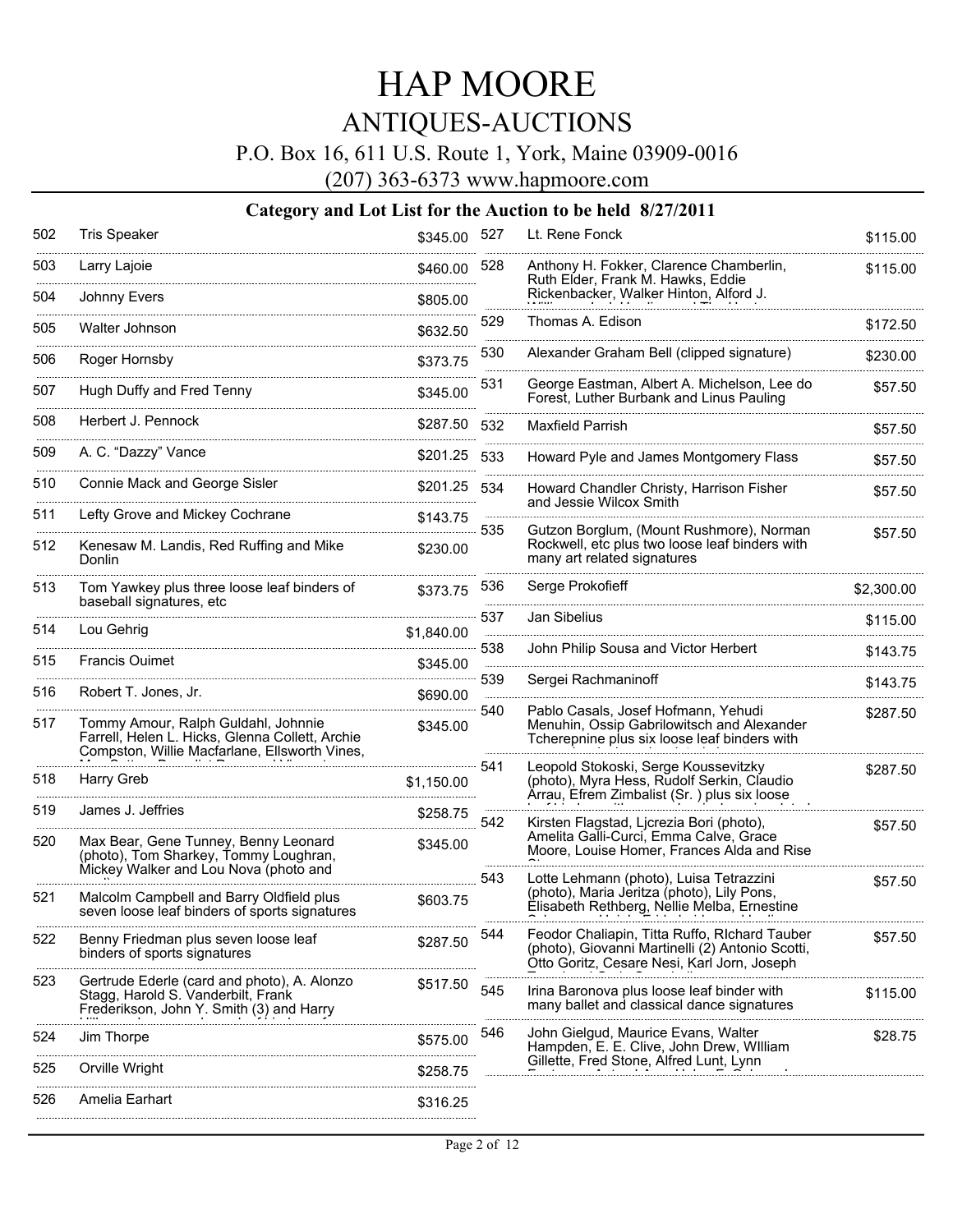# HAP MOORE

### ANTIQUES-AUCTIONS

P.O. Box 16, 611 U.S. Route 1, York, Maine 03909-0016

(207) 363-6373 www.hapmoore.com

| 547 | Lillian Russell, Ellen Terry, Lotta (Crabtree),<br>Blanche Yurka, May Irwin, Ina Claire, and<br>Nora Bayes plus two loose leaf binders of   | \$115.00 | 565             | Warren G. Harding, Florence Kling Harding,<br>Calvin Coolidge and Grace Coolidge                                                       | \$230.00     |
|-----|---------------------------------------------------------------------------------------------------------------------------------------------|----------|-----------------|----------------------------------------------------------------------------------------------------------------------------------------|--------------|
| 548 | Mary Pickford, Norma Shearer, Ruth Roland,                                                                                                  | \$172.50 | 566             | Franklin D. Roosevelt                                                                                                                  | \$115.00     |
|     | Mary Philbin, Esther Ralston, and Olga<br>Petrova plus four loose leaf binders                                                              |          | 567<br><u>.</u> | W. B. Yeats                                                                                                                            | \$287.50     |
| 549 | Lillian Gish, Vilma Banky, Agnes Ayers, Fifi<br>D'Orsay, Renee Adoree and/or actresses                                                      | \$201.25 | 568             | Ralph Waldo Emerson (check)                                                                                                            | \$230.00     |
| 550 | George Arliss, Richard Arlen, John Gilbert,<br>Gilbert Roland, Roland Young, John Boles,<br>Jack Pickford and Joseph Schildkraut plus       | \$258.75 | 569             | Thornton W. Burgess (with short ALS), Booth<br>Tarkington, Margaret Deland, William Dean<br>Howells (2), Joseph C. Lincoln, Dorothy    | \$28.75      |
| 551 | Francis X. Bushman, Douglas Fairbanks (Sr.),<br>Warner Baxter, Emil Jannings, and Conrad<br>Veidt plus four loose leaf binders containing   | \$258.75 | 570             | Rudyard Kipling, Edna St. Vincent Millay,<br>Vincent Blasco-Ibanez, Selma Lagerhof, John<br>Galsworthy, P. G. Wodehouse and W. L.      | \$143.75     |
|     |                                                                                                                                             |          | 571             | F. Scott Fitzgerald                                                                                                                    | \$345.00     |
| 552 | Buster Keaton, Harry Langdon, Eddie Cantor,<br>Charlie Chaplin and Ed Wynn plus four loose<br>leaf binders containing many actors and/or    | \$258.75 | 572             | Robert L. Peary and A. W. Greely                                                                                                       | \$28.75<br>. |
| 553 | Leslie Howard, Sydney Greenstreet, Ronald<br>Colman and Basil Rathbone plus four loose                                                      | \$287.50 | 573             | David Lloyd George, William L. MacKenzie<br>King and Paul Doumer                                                                       | \$28.75      |
|     | leaf binders containing many actors and/or                                                                                                  |          | 574             | Robert Wadlow (card and ALS) and Paul<br>Whiteman plus large lot of unmounted signed                                                   | \$143.75     |
| 554 | Walter Huston, James Cagney, O. P. Heggie,<br>Charles Coburn, Charles Laughton and Victor<br>McLaglen plus four loose leaf binders          | \$287.50 |                 | cards including stage actors and actresses,                                                                                            |              |
| 555 | Warner Oland, Dick Powell, RObert Taylor,                                                                                                   |          | 575             | Ernest Thompson Seton, Lowell Thomas,<br>Alan J. Villiers, Charles Eliot Norton, Oliver                                                | \$28.75      |
|     | Randolph Scott, Sterling Hayden, Nelson<br>Eddy and H. B. Warner plus four loose leaf                                                       | \$201.25 | 610             | Ditson (ALS), and William H. Vanderbilt<br>Admiral Dewey, General Nelson A. Miles and                                                  | \$172.50     |
| 556 | Frank Morgan, Jackie Cooper, Don Ameche,<br>Arthur Lake, Charles Farrell, Ben Alexander,                                                    | \$143.75 | 611             | <b>General Adelbert Ames</b><br>G. W. "Pawnee Bill" Lillie (photo and card)                                                            | \$57.50      |
|     | Jeffrey Lynn, Arthur Treacher, Maurice                                                                                                      |          | 612             | Ambrose E. Burnside (card and short (ALS)                                                                                              | \$373.75     |
| 557 | Marie Dressler, Claudette Colbert, Tallulah<br>Bankhead, and Hedda Hopper                                                                   | \$57.50  | 613             | Large group of questionable signatures                                                                                                 | \$184.00     |
| 558 | Bette Davis, Shirley Temple, and Sophie                                                                                                     | \$86.25  |                 | including secretarial, printed, stamped, etc.                                                                                          |              |
|     | Tucker                                                                                                                                      |          | 614             | Howard Thurston ("Thurston the Magician")                                                                                              | \$143.75     |
| 559 | William S. Hart, Ken Maynard, Jack Hoxie<br>and Gene Autry                                                                                  | \$28.75  | 615             | Harry Handcuff Houdini (card and postcard)                                                                                             | \$1,725.00   |
| 560 | Cecil B. deMille, King Vidor, Florence Vidor,<br>William Wellman and Frank Capra                                                            | \$28.75  | 616             | Boris Karloff signed program with Rudy Vallee<br>signed letter                                                                         | \$57.50      |
| 561 | W. J. Bryan (William Jennings Bryan), Harlan<br>F. Stone, Charles Curtis, Alton B. Parker,<br>Jeanette Rankin, Burton K. Wheeler, etc. plus | \$115.00 | 617             | Benjamin Franklin: Manuscript DS land grant<br>on vellum dated August 15, 1788 and signed<br>"B. Franklin" as President of the Supreme | \$9,775.00   |
| 562 | Daniel Webster (clipped Signature), Elihu                                                                                                   | \$115.00 |                 |                                                                                                                                        |              |
|     | Root, George B. Cortelyou, etc. plus six lose<br>leaf binders of miscellaneous signatures                                                   |          |                 | <b>Books</b>                                                                                                                           |              |
| 563 | Theodore Roosevelt, Edith K. Roosevelt and<br>Grover Cleveland                                                                              | \$287.50 | 021             | Leather set of Waverly Novels                                                                                                          | \$143.75     |
| 564 | Wm. H. Taft and Herbert Hoover                                                                                                              | \$115.00 | 022             | "Monuments of Washington Patriotism"                                                                                                   | \$23.00      |
|     |                                                                                                                                             |          |                 |                                                                                                                                        |              |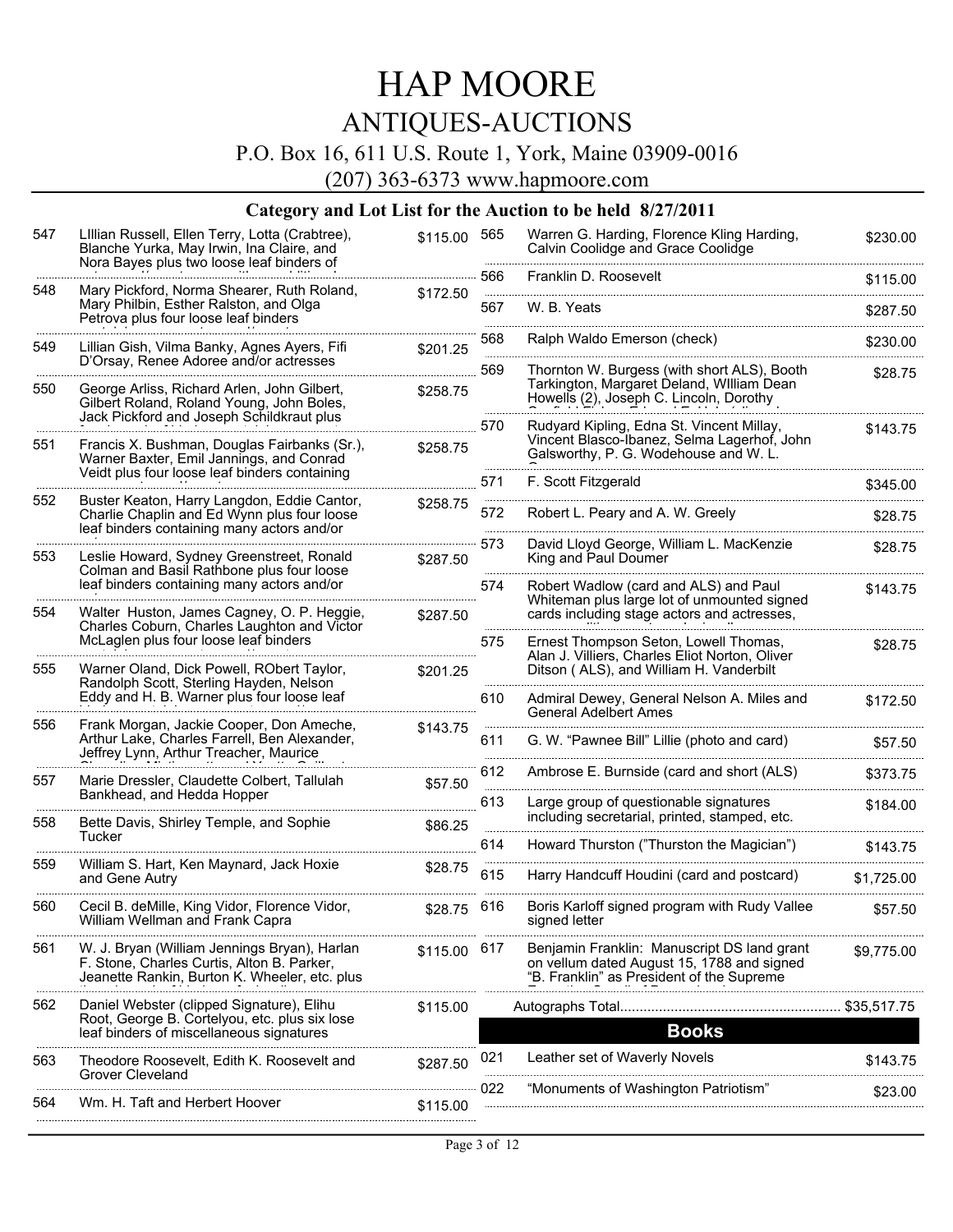### P.O. Box 16, 611 U.S. Route 1, York, Maine 03909-0016

(207) 363-6373 www.hapmoore.com

| 244             | Book lot                                           | \$11.50    |     |                                                                            | \$4,025.00 |
|-----------------|----------------------------------------------------|------------|-----|----------------------------------------------------------------------------|------------|
| 245             | Lot of cook books                                  | \$5.75     |     | <b>Clocks</b>                                                              |            |
| 404             | Leather bound set Sarah Jewett stories             | \$28.75    | 014 | Carriage clock                                                             | \$1,150.00 |
| 405             | Eight vol. Homer-The Iliad and The Odyssey         | \$264.50   | 020 | Eli Terry shelf clock                                                      | \$1,495.00 |
| 425             | Lot of Punch magazines                             | \$17.25    | 030 | Brass bracket clock                                                        | \$172.50   |
| 427             | Lot of books on fly fishing                        | \$241.50   | 173 | Regulator wall clock                                                       | \$86.25    |
| 428             | Seven vol. Mining Engineering                      | \$63.25    | 310 | New Haven banjo clock                                                      | \$126.50   |
| 429             | NYYC Rough Riders books and sign                   | \$230.00   | 312 | banjo clock                                                                | \$345.00   |
|                 |                                                    | \$1,029.25 | 366 | Cuckoo clock                                                               | \$172.50   |
|                 | China                                              |            | 406 | French bronze cherub shelf clock                                           | \$80.50    |
| 002             | English ceramic garden seat                        | \$80.50    | 445 | German Swing clock                                                         | \$281.75   |
| 027             | Export brush box                                   | \$258.75   | 474 | Marble shelf clock                                                         | \$28.75    |
| 143             | Twelve French faience plates                       | \$805.00   | 578 | British carved case bracket clock                                          | \$1,380.00 |
| 144             | 10 1/4" Quimper bowl                               | \$40.25    |     |                                                                            |            |
| 163             | Three Royal Doulton figures                        | \$86.25    |     | <b>Dolls</b>                                                               |            |
| 175             | Piano baby                                         | \$28.75    | 193 | Carved female doll                                                         | \$230.00   |
| 272             | Blue and white charger                             | \$46.00    | 199 | 23" Bisque head doll and doll chair                                        | \$201.25   |
| 273             | Three piece blue tea set with stag design          | \$603.75   | 385 | Skookum and another doll                                                   | \$97.75    |
| 274             | Deep blue Staffordshire teapot                     | \$661.25   | 468 | Lot of dolls and children's books                                          | \$11.50    |
| 275             | Lot of copper luster pitchers                      | \$63.25    |     |                                                                            | \$540.50   |
| 323             | Mulberry plates and blue Staffordshire plates      | \$184.00   |     | <b>Ephemera</b>                                                            |            |
| 338             | Two Rose Medallion vases                           | \$373.75   | 007 | Ephemera lot                                                               | \$51.75    |
| 349             | Two Royal Doulton figural mugs                     |            | 122 | Lot of railroad ephemera                                                   | \$86.25    |
| 411             | Three pieces of flow blue                          | \$51.75    | 123 | Automobile ephemera                                                        | \$155.25   |
|                 |                                                    | \$120.75   | 124 | Lot of misc. ephemera                                                      | \$63.25    |
| 424<br>-------- | Lot of Blue Willow serving pieces                  | \$74.75    | 129 | 1920's Indian Motorcycle parts list and 1963<br>Harley accessories catalog | \$316.25   |
| 476             | Nippon and other decorated china                   | \$86.25    | 364 | Lot of European ephemera                                                   | \$63.25    |
| 479             | Lot of transferware, Imari and French plates       | \$63.25    | 365 | <br>Lot of U. S. travel ephemera                                           |            |
| 583             | Canton tureen, platter, plates and Export<br>china | \$316.25   |     |                                                                            | \$115.00   |
| 585             | 1906 Portland Maine Masonic pitcher                | \$80.50    | 430 | Nautical ephemera                                                          | \$373.75   |
|                 |                                                    |            |     |                                                                            |            |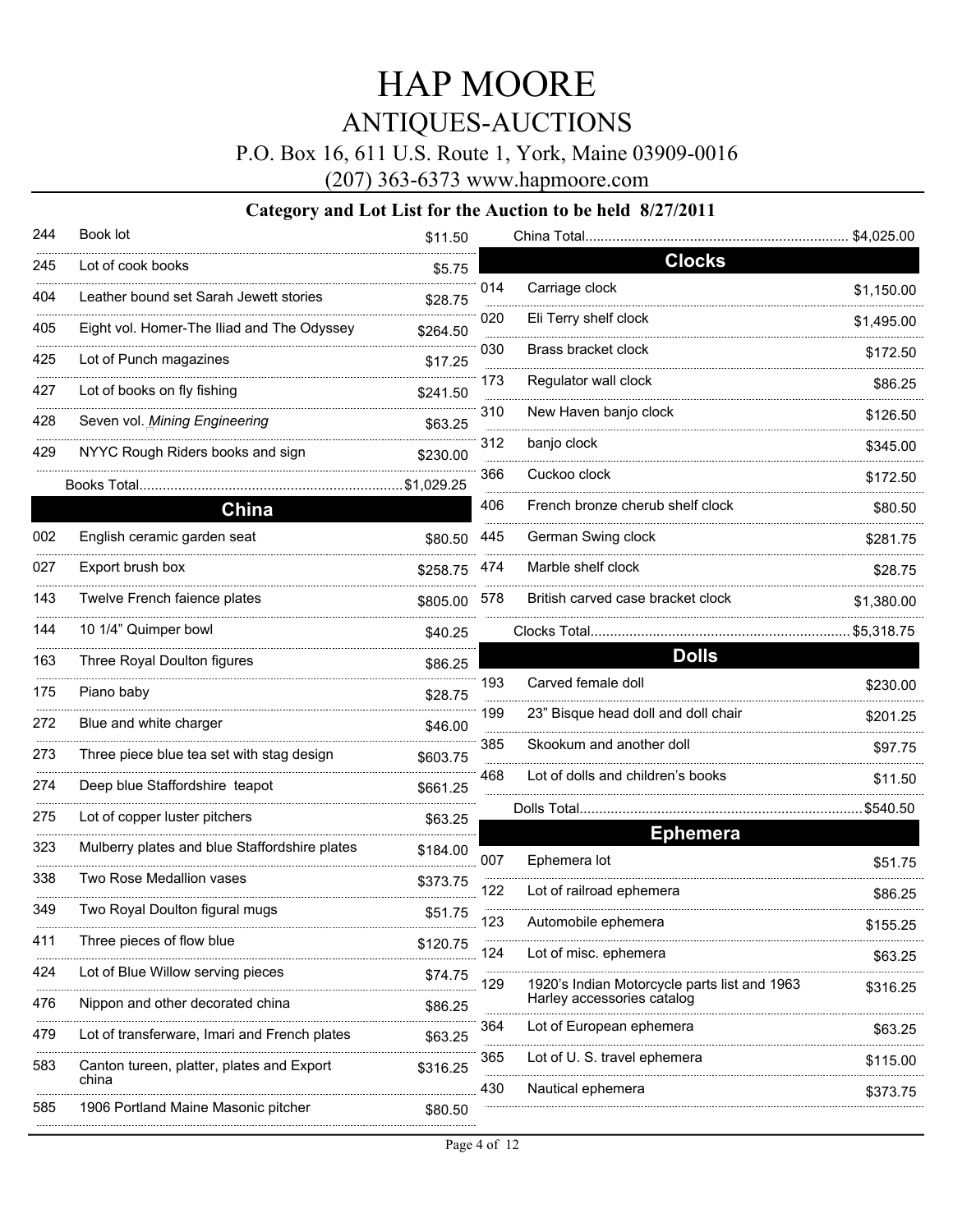### P.O. Box 16, 611 U.S. Route 1, York, Maine 03909-0016

(207) 363-6373 www.hapmoore.com

| 431 | Tool catalogs and ephemera                             | \$488.75 280 |     | Candlestand with square top                          | \$373.75   |
|-----|--------------------------------------------------------|--------------|-----|------------------------------------------------------|------------|
| 465 | Ogunquit and Boston play bills                         | \$11.50      | 281 | Candlestand with shaped top                          | \$86.25    |
| 576 | 1914 plat of claims of Nome Consolidated<br>Mining Co. | \$5.75       | 282 | Set of six shield back dining chairs                 | \$862.50   |
| 577 | 1820 Map of the River of Don-Nai                       | \$115.00     | 283 | Oak barrister bookcase                               | \$575.00   |
| 619 | Lot of clipping on celebrities                         | \$11.50      | 296 | Marble insert Oriental plant stand                   | \$431.25   |
|     |                                                        | \$1,857.25   | 311 | Ribbon back side chair                               | \$28.75    |
|     | <b>Furniture</b>                                       |              | 328 | Moller 1960's teak dining table                      | \$373.75   |
| 017 | Stepback pewter cupboard                               | \$575.00     | 341 | Glass front mahogany bookcase                        | \$172.50   |
| 018 | Inlaid game table                                      | \$230.00     | 342 | Rope leg cherry drop leaf table                      | \$115.00   |
| 028 | Photographer's wicker chair                            | \$1,265.00   | 343 | Pair of Barrister bookcases                          | \$402.50   |
| 029 | Wicker rocker                                          | \$63.25      | 344 | Set of four Empire dining chairs                     | \$46.00    |
| 045 | Eight Danish modern chairs                             | \$828.00     | 345 | Mahogany serpentine four drawer chest                | \$1,955.00 |
| 048 | 1960's Danish teak sideboard                           | \$230.00     | 357 | Mustard painted gate leg table                       | \$115.00   |
| 052 | Pair of rodback Windsor side chairs                    | \$57.50      | 360 | Set of eight medallion back leather dining<br>chairs | \$782.00   |
| 080 | Victorian ottoman                                      | \$28.75      | 368 | Sheraton four drawer chest                           | \$115.00   |
| 081 | Federal style mirror                                   | \$28.75      | 369 | Merrick's spool chest                                | \$431.25   |
| 092 | Two wicker chairs                                      | \$97.75      | 390 | PA, walnut blanket chest                             | \$345.00   |
| 153 | Paint decorated plant stand                            | \$40.25      | 401 | Pair of fanback Windsor chairs                       | \$115.00   |
| 216 | Bow back Windsor high chair                            | \$5,175.00   | 402 | Cherry one drawer stand                              | \$57.50    |
| 217 | Queen Anne corner chair                                | \$1,897.50   | 417 | Wicker sofa                                          | \$258.75   |
| 218 | Spanish foot Queen Anne side chair                     | \$57.50      | 418 | Wicker sofa                                          | \$402.50   |
| 219 | Inlaid Federal card table                              | \$575.00     | 419 | Victorian shaving stand                              | \$230.00   |
| 235 | Marble top table                                       | \$460.00     | 420 | Corner painted wash stand                            | \$115.00   |
| 237 | Child's rocker                                         | \$109.25     | 422 | Arts & Crafts hutch table                            | \$57.50    |
| 238 | Two one drawer stands                                  | \$172.50     | 423 | Chippendale second period mirror                     | \$28.75    |
| 243 | Empire side table                                      | \$115.00     | 451 | Drop leaf side table                                 | \$92.00    |
| 276 | Three piece mahogany dining table                      | \$460.00     | 455 | Marble top garden bench                              | \$230.00   |
| 278 | One drawer drop leaf side table                        | \$172.50     | 456 | Candle stand with cribbage board                     |            |
| 279 | Candlestand with octagonal top                         | \$230.00     |     |                                                      | \$57.50    |
|     |                                                        |              |     |                                                      |            |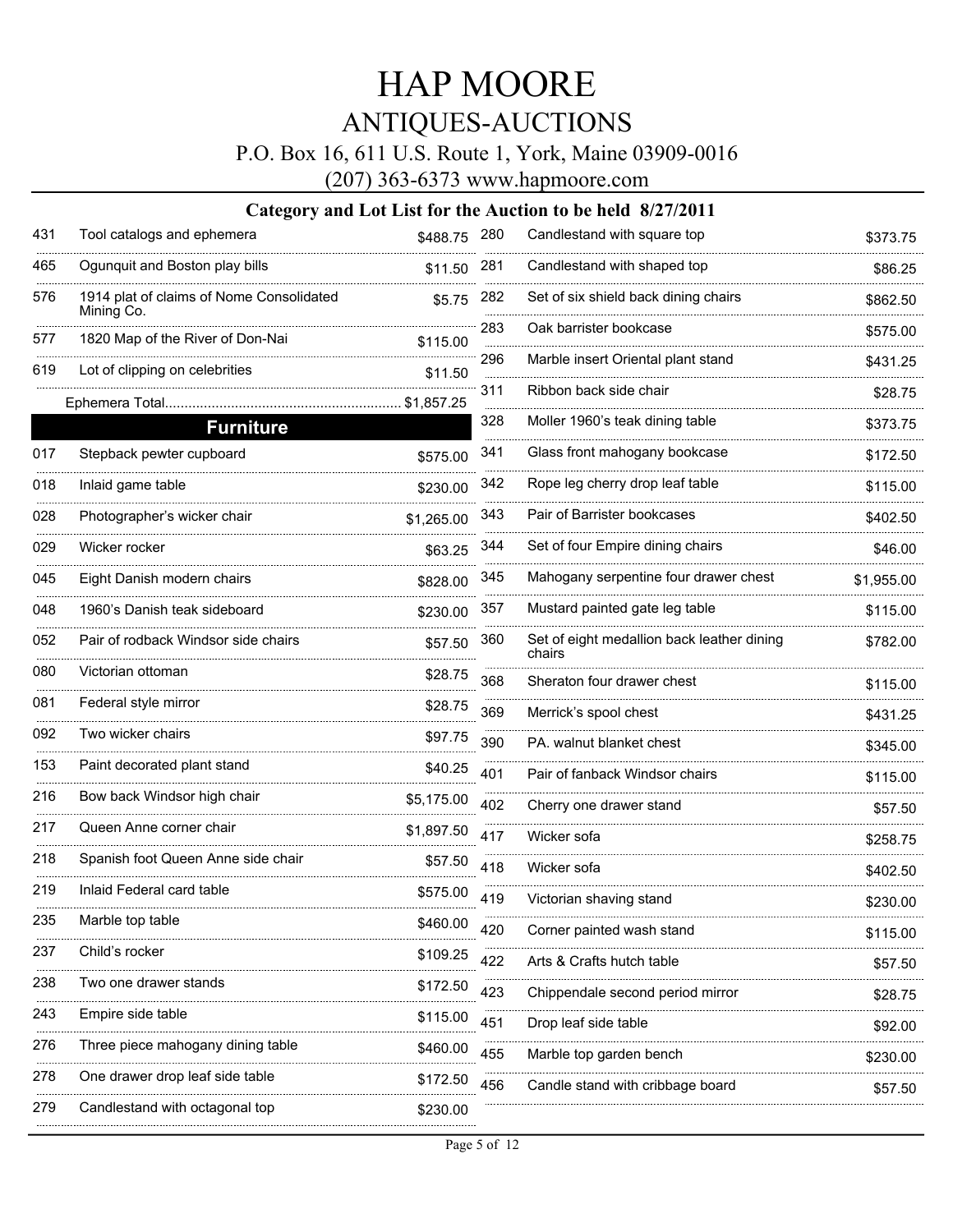### P.O. Box 16, 611 U.S. Route 1, York, Maine 03909-0016

(207) 363-6373 www.hapmoore.com

| 457     | Pair of marble top plant stands   | \$115.00 061 |     | Two real estate signs                | \$28.75  |
|---------|-----------------------------------|--------------|-----|--------------------------------------|----------|
| 459     | wicker table                      | \$402.50     | 062 | Ivory chair and table                | \$86.25  |
| 482     | Kittenger tea table               | \$115.00     | 064 | Cast iron doorstop                   | \$488.75 |
| 596     | Sheraton bow front cherry chest   | \$115.00     | 066 | Four sweet grass baskets             | \$28.75  |
| 599     | Kidney desk                       | \$57.50      | 067 | Apple, feather and gathering baskets | \$103.50 |
| 600     | Queen Anne style wing chair       | \$86.25      | 068 | Brass bucket                         | \$51.75  |
| 602     | Pine Chippendale tall chest       | \$345.00     | 079 | <b>Carved German bellows</b>         | \$57.50  |
| <br>603 | Red painted blanket chest         | \$230.00     | 095 | Architectural floral tiles           | \$28.75  |
| 606     | Walnut Victorian hall tree        | \$115.00     | 096 | GE Bakelite radio                    | \$115.00 |
| 609     | Step back cupboard                | \$287.50     | 097 | Carved tobacco pipe                  | \$28.75  |
| 618     | Inlaid sideboard                  | \$402.50     | 103 | Lot of lighters                      | \$195.50 |
|         | Furniture Total                   | \$23,994.75  | 105 | Lot of misc. accessories             | \$258.75 |
|         | General                           |              | 107 | Album of trade cards                 | \$402.50 |
| 003     | Bannerette weathervane            | \$345.00     | 117 | Lot of misc. medals                  | \$143.75 |
| 004     | Bannerette weathervane            | \$603.75     | 121 | Lot of firemen's ribbons             | \$230.00 |
| 009     | 12 Aire music box                 | \$833.75     | 126 | Two tool boxes                       | \$293.25 |
| 010     | Eight tune music box              | \$345.00     | 127 | Ivory Pied Piper and accessories     | \$51.75  |
| 012     | Folk art locomotive               | \$172.50     | 128 | For Rent and Vacancy sign            | \$86.25  |
| 015     | Hanging carved game bird          | \$345.00     | 130 | Two unframed samplers                | \$115.00 |
| 023     | Diorama of ship                   | \$431.25     | 149 | Photo of Ford Maine touring cars     | \$120.75 |
| 025     | Portsmouth Peace Conference stein | \$28.75      | 151 | Mary's Beauty Salon sign             | \$287.50 |
| 026     | Carved ivory jewelry cabinet      | \$4,600.00   | 155 | Oriental table screen                | \$74.75  |
| 034     | Inlaid jewelry box                | \$92.00      | 159 | Inkstand                             | \$63.25  |
| 038     | Three baskets                     | \$28.75      | 160 | Sander                               | \$51.75  |
| 039     | Four baskets                      | \$63.25      | 161 | Banjo                                | \$115.00 |
| 040     | Three baskets                     | \$74.75      | 165 | 1818 Mary Ann Maxwell sampler        | \$402.50 |
| 043     | Magic lantern and slides          | \$258.75     | 169 | 31 piece balustrade                  | \$632.50 |
| 051     | Brass candlestick                 | \$115.00     | 170 | Wilmot-Wood banjo                    | \$575.00 |
| 058     | Two Oriental jewelry boxes        | \$69.00      | 192 | Three draw telescope                 |          |
|         |                                   |              |     |                                      | \$63.25  |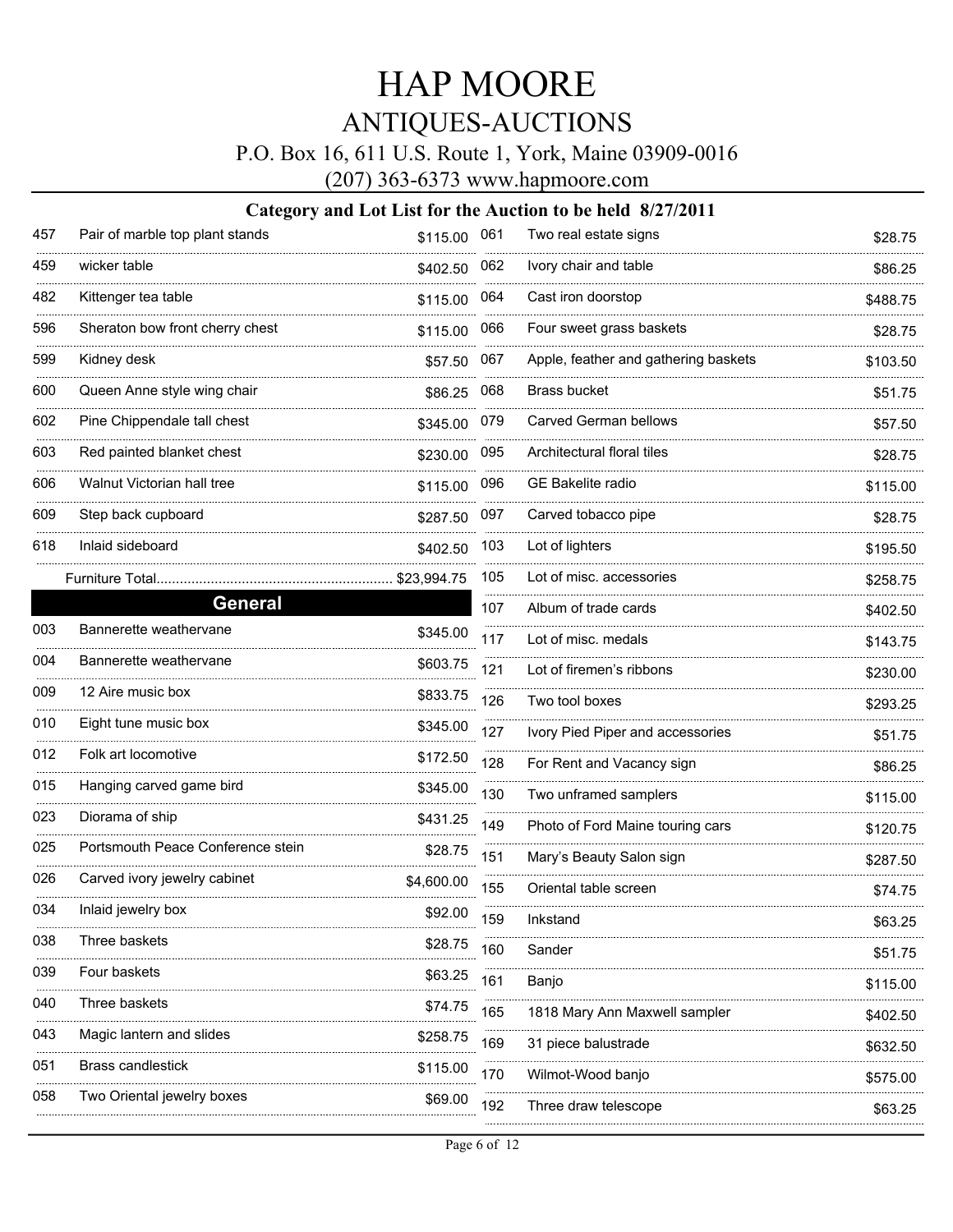### P.O. Box 16, 611 U.S. Route 1, York, Maine 03909-0016

(207) 363-6373 www.hapmoore.com

| 194 | William Tell bank and still bank                    | \$63.25 355  |     | 18th C raised paneling                                 | \$143.75   |
|-----|-----------------------------------------------------|--------------|-----|--------------------------------------------------------|------------|
| 214 | Sterling and gold-handled umbrellas                 | \$109.25 361 |     | Captains traveling desk                                | \$172.50   |
| 215 | Long handled European water pipe                    | \$23.00      | 371 | Turtle spitoon                                         | \$126.50   |
| 236 | Boston Terrier doorstop and other cast iron<br>dogs | \$345.00     | 372 | I. O. O. F. regalia                                    | \$23.00    |
| 249 | Sewing machine                                      | \$109.25     | 373 | Sander                                                 | \$51.75    |
| 250 | "Baby" record player                                | \$109.25     | 374 | Small lot of tobacco and desk items                    | \$11.50    |
| 252 | Indian covered basket                               | \$28.75      | 384 | Art Nouveau pencil holder by DeLagrange                | \$805.00   |
| 266 | Shaker pantry box                                   | \$230.00     | 389 | Japanese figural group                                 | \$143.75   |
| 286 | Decorated tray                                      | \$28.75      | 395 | Columaire model WR8-R radio                            | \$143.75   |
| 287 | Mahjong set                                         | \$86.25      | 396 | Philco Art Deco case radio                             | \$115.00   |
| 288 | Folk art church and windmill                        | \$28.75      | 397 | RCA Art Deco radio                                     | \$115.00   |
| 289 | For sale sign                                       | \$11.50      | 398 | Edison upright diamond disc player                     | \$115.00   |
| 290 | <b>Brass bucket</b>                                 | \$57.50      | 399 | Table top morning glory phonograph                     | \$540.50   |
| 291 | Pewter charger, plate, bowl and tin food mold       | \$63.25      | 400 | Reginaphone upright disc music box with forty<br>discs | \$3,910.00 |
| 292 | Maine Indian covered basket                         | \$28.75 403  |     | Carved ornamental bird                                 | \$51.75    |
| 303 | Lot of jack knives                                  | \$63.25 407  |     | Brass putti plaque, planter and three<br>candlesticks  | \$28.75    |
| 306 | Three match holders                                 | \$471.50     | 421 | Half hull                                              | \$690.00   |
| 307 | Tartan napkin rings                                 | \$86.25      | 426 | Arts & Crafts lighting, pottery and magazines          | \$126.50   |
| 313 | Cast iron scales                                    | \$126.50     |     | lot                                                    |            |
| 314 | Pair of enameled fans                               | \$207.00     | 432 | Five gathering baskets                                 | \$57.50    |
| 316 | Paillard - Bolex movie camera                       | \$115.00     | 434 | Center handle feather basket                           | \$28.75    |
| 317 | Chinese sewing box and pair of men's woven<br>shoes | \$178.25     | 435 | Two sweet grass and one birch bark baskets             | \$115.00   |
| 319 | Spice box, wooden plate, spoon and pantry           | \$488.75     | 436 | Signs and home made wooden items, straw<br>hats        | \$28.75    |
|     | box                                                 |              | 439 | Empire cheese wheel and pewter candlestick             | \$51.75    |
| 330 | Lot of lady's fans                                  | \$86.25      | 440 | Circa 1910 Holiday paper decorations                   | \$5.75     |
| 335 | Cinnabar box and scent bottle                       | \$138.00     | 443 | Lot of candlesticks                                    | \$23.00    |
| 336 | Netsuke                                             | \$51.75      | 444 | Lot of tin and wire items, locks and Edison            | \$92.00    |
| 337 | U. S. Grant Parian bust                             | \$11.50      |     | Madza light bulbs                                      |            |
| 348 | Framed lady's fan                                   | \$63.25      | 448 | Arts & Crafts andirons and fire tools set              | \$11.50    |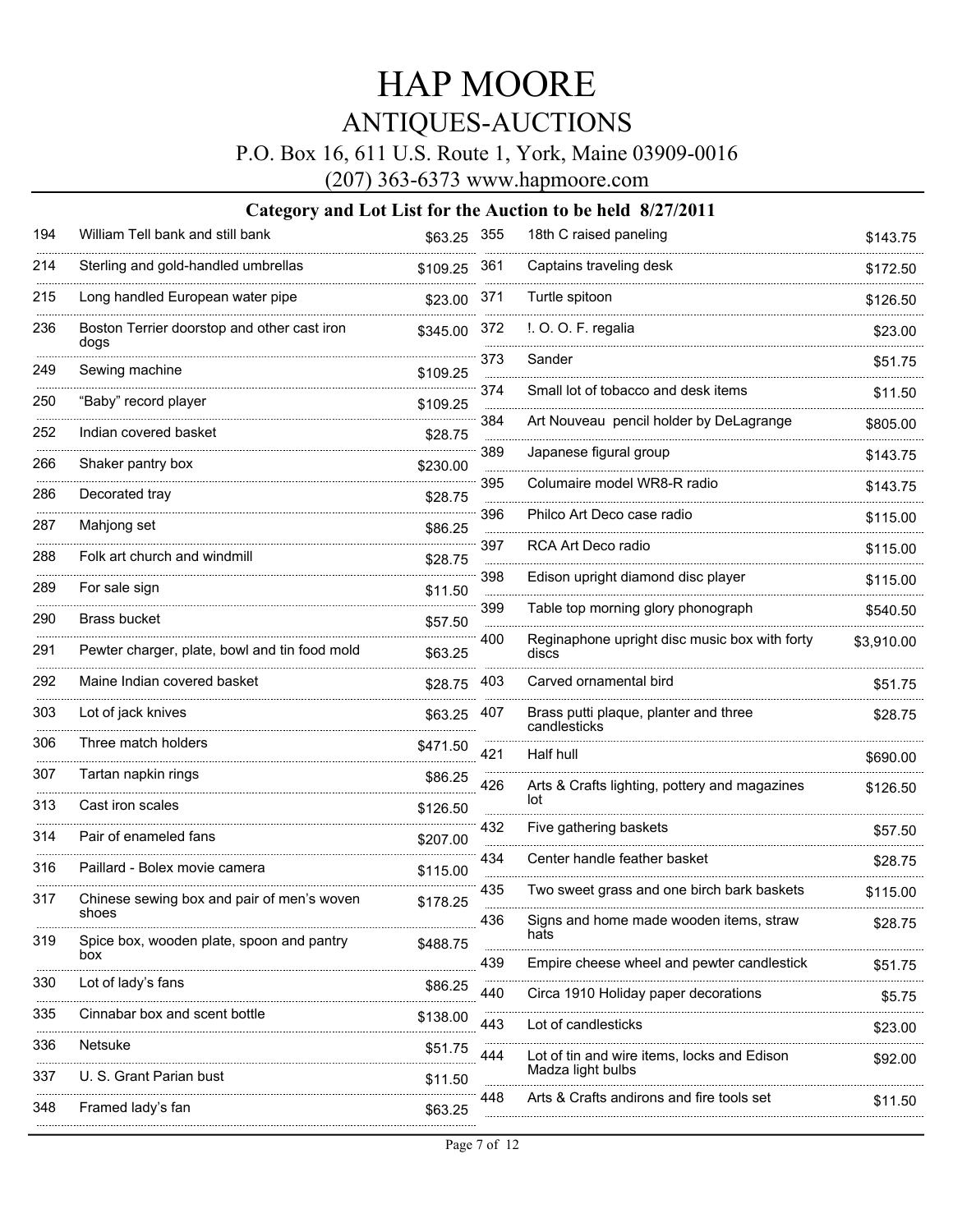### P.O. Box 16, 611 U.S. Route 1, York, Maine 03909-0016

(207) 363-6373 www.hapmoore.com

| Framed trade cards                    |            |     | Three pieces of peach quilted satin glass                                                                                                             | \$270.25   |
|---------------------------------------|------------|-----|-------------------------------------------------------------------------------------------------------------------------------------------------------|------------|
| Three trellises                       |            |     | lot of Bristol vases                                                                                                                                  | \$109.25   |
| Hampton Beach fire helmet             | \$230.00   | 180 | Lot of pink satin glass vases                                                                                                                         | \$339.25   |
| Framed carved shells                  | \$28.75    | 181 | Lot of Bohemian glass                                                                                                                                 | \$218.50   |
| Three pieces of carnival chalkware    |            |     | Cut to clear beverage set                                                                                                                             | \$28.75    |
| Oriental chess set                    | \$172.50   | 183 | Coinspot pickle castor and another castor                                                                                                             | \$189.75   |
| Lot of buttons and trim               | \$17.25    | 185 | Decorated cased cranberry bowl                                                                                                                        | \$57.50    |
| Carved soapstone lot                  | \$132.25   | 186 | Large lot of rose bowls                                                                                                                               | \$230.00   |
| netsuke                               | \$86.25    | 187 | Two floral decorated biscuit jars                                                                                                                     | \$247.25   |
| Lot of cloisonné and cinnabar box     | \$948.75   | 189 | Two Floral decorated biscuit jar                                                                                                                      | \$126.50   |
| Pair of bisque flower frogs           |            | 195 | Large lot of chickens on baskets                                                                                                                      | \$86.25    |
| Pair of white ceramic urns            | \$86.25    | 196 | Large lot of Victorian glassware                                                                                                                      | \$488.75   |
| Zenith radio                          | \$28.75    | 200 | 12" pink bride's basket                                                                                                                               | \$109.25   |
| Carved walrus Oosik                   |            | 201 | Two bride's baskets                                                                                                                                   | \$63.25    |
| Leopard skin rug                      | \$575.00   | 202 | Two bride's baskets                                                                                                                                   | \$178.25   |
| Tramp art deed boxx                   | \$143.75   | 205 | 10 1/2" Quilted bird and floral bride's basket                                                                                                        | \$2,472.50 |
| Set of pewter measures                |            |     | 10" Floral pink bride's basket                                                                                                                        | \$74.75    |
| 1899 Ovoid Bermuda bottle             |            | 241 | Three paperweights                                                                                                                                    | \$74.75    |
| Two ice cream molds                   |            |     | Lot of lion frosted glass serving pieces                                                                                                              | \$63.25    |
| Spice set and nest of wooden measures |            |     | Castor set and covered etched dish                                                                                                                    | \$40.25    |
| Four baskets                          |            | 318 | Lot of Victorian glass                                                                                                                                | \$172.50   |
| Five baskets                          |            |     | Thirteen Bavarian wine goblets                                                                                                                        | \$57.50    |
| Bronze two piece gate                 | \$1,380.00 |     | Pepper sauce bottle                                                                                                                                   | \$74.75    |
| Rauland transformer and accessories   | \$28.75    | 453 | Demijohn                                                                                                                                              | \$63.25    |
| tin box with contents                 | \$11.50    | 478 | Lot of misc. glass ware                                                                                                                               | \$120.75   |
| General Total                         |            |     | Glass Total                                                                                                                                           | \$6,497.50 |
| <b>Glass</b>                          |            |     | <b>Jewelry</b>                                                                                                                                        |            |
| Cased glass pitcher and vase          | \$368.00   | 098 | Costume jewelry lot                                                                                                                                   | \$316.25   |
| Lot of blue quilted satin glass       | \$172.50   | 099 | Lot of sterling jewelry                                                                                                                               | \$431.25   |
|                                       |            |     | \$11.50 178<br>\$126.50 179<br>\$11.50 182<br>\$23.00<br>\$603.75<br>\$80.50 206<br>\$28.75<br>\$51.75 271<br>\$109.25 300<br>\$138.00<br>\$92.00 347 |            |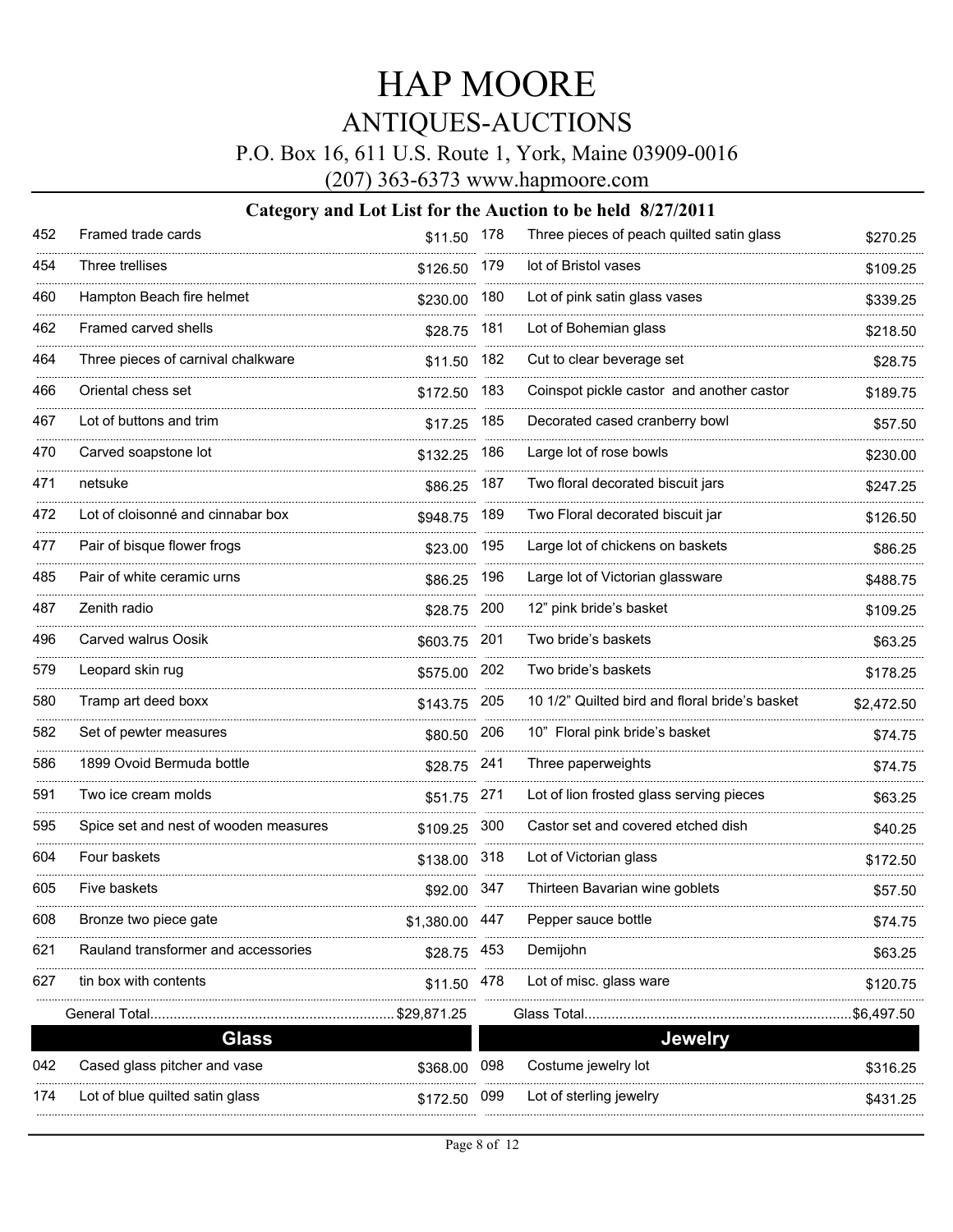### P.O. Box 16, 611 U.S. Route 1, York, Maine 03909-0016

(207) 363-6373 www.hapmoore.com

| 100 | Lot of gold rings                               | \$948.75 078 |     | Two fluid lamps                           | \$115.00   |
|-----|-------------------------------------------------|--------------|-----|-------------------------------------------|------------|
| 101 | Lot of costume jewelry                          | \$287.50     | 157 | B & H fluid table lamp                    | \$281.75   |
| 102 | Lot of watches                                  | \$747.50     | 158 | 1920's reverse painted lamp               | \$69.00    |
| 156 | Lot of costume jewelry                          | \$247.25     | 176 | Red Gone with the WInd lamp               | \$373.75   |
| 301 | Lot of sterling jewelry                         | \$103.50     | 177 | B & H Banquet lamp                        | \$356.50   |
| 302 | Lot of 14k and 10k gold jewelry                 | \$575.00     | 265 | Slag glass table lamp                     | \$373.75   |
| 304 | Lot of costume jewelry and thimbles             | \$310.50     | 284 | Two whale oil lamps                       | \$80.50    |
| 339 | Sterling match holder with 10k fob              | \$63.25      | 285 | Brass table lamp and glass shade          | \$310.50   |
| 607 | Three gold and one sterling ring                | \$546.25     | 308 | Marble base table lamp                    | \$690.00   |
| 622 | 14k Pocket watch                                | \$517.50     | 346 | Hanging light fixture                     | \$28.75    |
| 623 | 14k and other cufflinks                         | \$339.25     | 377 | Pair of whale oil lamps                   | \$63.25    |
|     | Jewelry Total                                   | \$5,433.75   | 449 | Hanging light fixture                     | \$28.75    |
|     | Lighting                                        |              | 458 | Marble top floor lamp                     | \$230.00   |
| 019 | Pair of wrought iron bridge lamps               | \$178.25     | 473 | Victorian hanging light                   | \$28.75    |
| 031 | Slag glass Victorian lamp                       | \$287.50     | 480 | Lighting lot                              | \$86.25    |
| 049 | Arts & Crafts hanging light fixture             | \$1,322.50   |     | Lighting Total                            | \$6,859.75 |
| 050 | Arts & Crafts stain glass hanging light fixture | \$460.00     |     | <b>Linens</b>                             |            |
| 053 | Three lighting shades                           | \$86.25      | 162 | Lot of linens                             | \$11.50    |
| 055 | 1940's Blacksmith motif lamp                    | \$28.75      |     | Linens Total                              | \$11.50    |
| 057 | Pair of carriage lamps                          | \$57.50      |     | <b>Marine</b>                             |            |
| 060 | Clam broth hanging light fixture                | \$166.75     | 011 | Life boat sextant                         | \$258.75   |
| 063 | Angle lamp                                      | \$97.75      | 362 | Bliss taffrail log                        | \$80.50    |
| 071 | Mica lamp shade                                 | \$120.75     |     | Marine Total                              | \$339.25   |
| 072 | Piano lamp                                      | \$120.75     | 120 | <b>Military</b><br>Lot of military medals |            |
| 073 | Piano lamp                                      | \$201.25     |     |                                           | \$373.75   |
| 074 | Banquet lamp                                    | \$287.50     |     | <b>Photography</b>                        | \$373.75   |
| 075 | B & H banquet lamp                              | \$115.00     | 118 | Leica M3 Camera with lens                 | \$575.00   |
| 076 | New Juno #2 fluid lamp                          | \$97.75      | 119 | Leica M3 Camera with lens                 | \$632.50   |
| 077 | Fluid table lamp                                | \$115.00     | 134 | Lot of four lenses                        | \$373.75   |
|     |                                                 |              |     |                                           |            |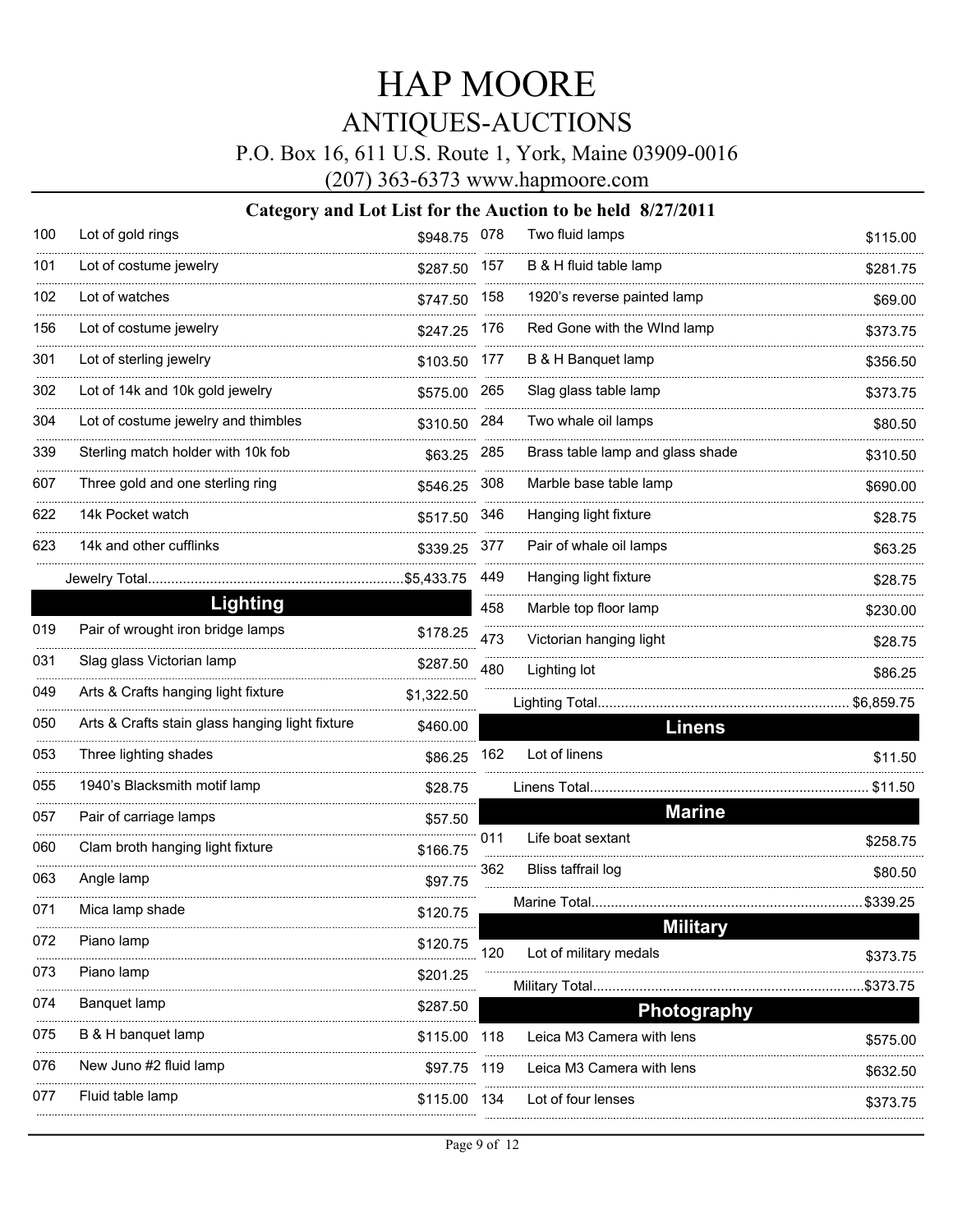### P.O. Box 16, 611 U.S. Route 1, York, Maine 03909-0016

(207) 363-6373 www.hapmoore.com

| 135 | Leica M3 Camera with accessories       | \$1,840.00 197 |     | Two blue and white Oriental planters                       | \$166.75 |
|-----|----------------------------------------|----------------|-----|------------------------------------------------------------|----------|
| 142 | Canon AE1 Camera with accessories      | \$74.75        | 198 | Three pair of Wedgwood Jasperware<br>candlesticks          | \$460.00 |
| 356 | Tinted tin type of child               | \$17.25        | 207 | Two Wedgwood Jasperware blue salad bowls                   | \$402.50 |
| 367 | Positifs stereoscope with glass slides | \$28.75        |     | and utensils                                               |          |
| 486 | Photography lot                        | \$11.50        | 208 | Two Wedgwood Jasperware blue biscuit jars                  | \$195.50 |
| 625 | Three photos of Marilyn Monroe         | \$28.75        | 209 | Wedgwood Jasperware blue covered cake<br>plate             | \$195.50 |
|     | Photography Total                      | \$3,582.25     | 210 | Wedgwood Jasperware blue covered cheese<br>plate           | \$80.50  |
|     | <b>Postcards</b>                       |                | 211 |                                                            |          |
| 006 | Lot of postcards                       | \$230.00       |     | Wedgwood Jasperware blue lot                               | \$575.00 |
| 108 | Holiday postcard album                 | \$575.00       | 212 | V. G. H. Signed Majolica serving dish with<br>underplate   | \$563.50 |
| 109 | Holiday postcard album                 | \$402.50       | 213 | X. Y. L. Signed Majolica grape dish                        | \$74.75  |
| 110 | Two Mass. postcard albums              | \$28.75        | 220 | Three Wedgwood Jasperware blue footed<br>bowls and planter | \$517.50 |
| 111 | Airplane postcard album                | \$161.00       | 221 | Lot of misc. blue. Wedgwood Jasperware                     | \$460.00 |
| 112 | Automobile postcard album              | \$143.75       | 222 | Lot of misc. blue. Wedgwood Jasperware                     | \$316.25 |
| 113 | General postcard album                 | \$115.00       | 223 | Lot of misc. blue. Wedgwood Jasperware                     | \$345.00 |
| 114 | Ships postcard album                   | \$230.00       | 224 | Lot of misc. blue. Wedgwood Jasperware                     | \$201.25 |
| 115 | Trains and depots postcard album       | \$28.75        | 225 | Lot of misc. blue. Wedgwood Jasperware                     | \$488.75 |
| 116 | Dutch children postcard album          | \$23.00        | 226 | Lot of misc. green Wedgwood Jasperware                     | \$316.25 |
| 363 | Large lot of postcards                 | \$115.00       | 227 | Lot of misc. green Wedgwood Jasperware                     | \$287.50 |
|     | Postcards Total                        | \$2,052.75     | 228 | Lot of misc. green Wedgwood Jasperware                     | \$172.50 |
|     | <b>Pottery</b>                         |                |     |                                                            |          |
| 033 | Portsmouth jug                         | \$51.75        | 229 | Lot of misc. green Jasperware                              | \$201.25 |
| 044 | Salt-glazed stein and Pewter stein     | \$109.25       | 230 | Lot of misc. green Jasperware plaques                      | \$115.00 |
| 065 | Norton bird crock                      | \$460.00       | 231 | Lot of misc. light blue Wedgwood Jasperware                | \$230.00 |
| 085 | Futura Roseville vase                  | \$345.00       | 232 | Lot of misc. light blue Wedgwood Jasperware                | \$230.00 |
| 086 | Roseville planter                      | \$97.75        | 233 | Lot of misc. Wedgwood Jasperware                           | \$575.00 |
| 094 | Portsmouth jug                         | \$178.25       | 234 | Three Jasperware plaques of Native<br>Americans            | \$120.75 |
| 140 | Weller vase and Roseville crocus dish  | \$103.50       | 251 | Blue decorated crock                                       | \$40.25  |
| 172 | Matte green umbrella stand             | \$172.50       | 253 | Ossembach pottery pot                                      | \$28.75  |
|     |                                        |                |     |                                                            |          |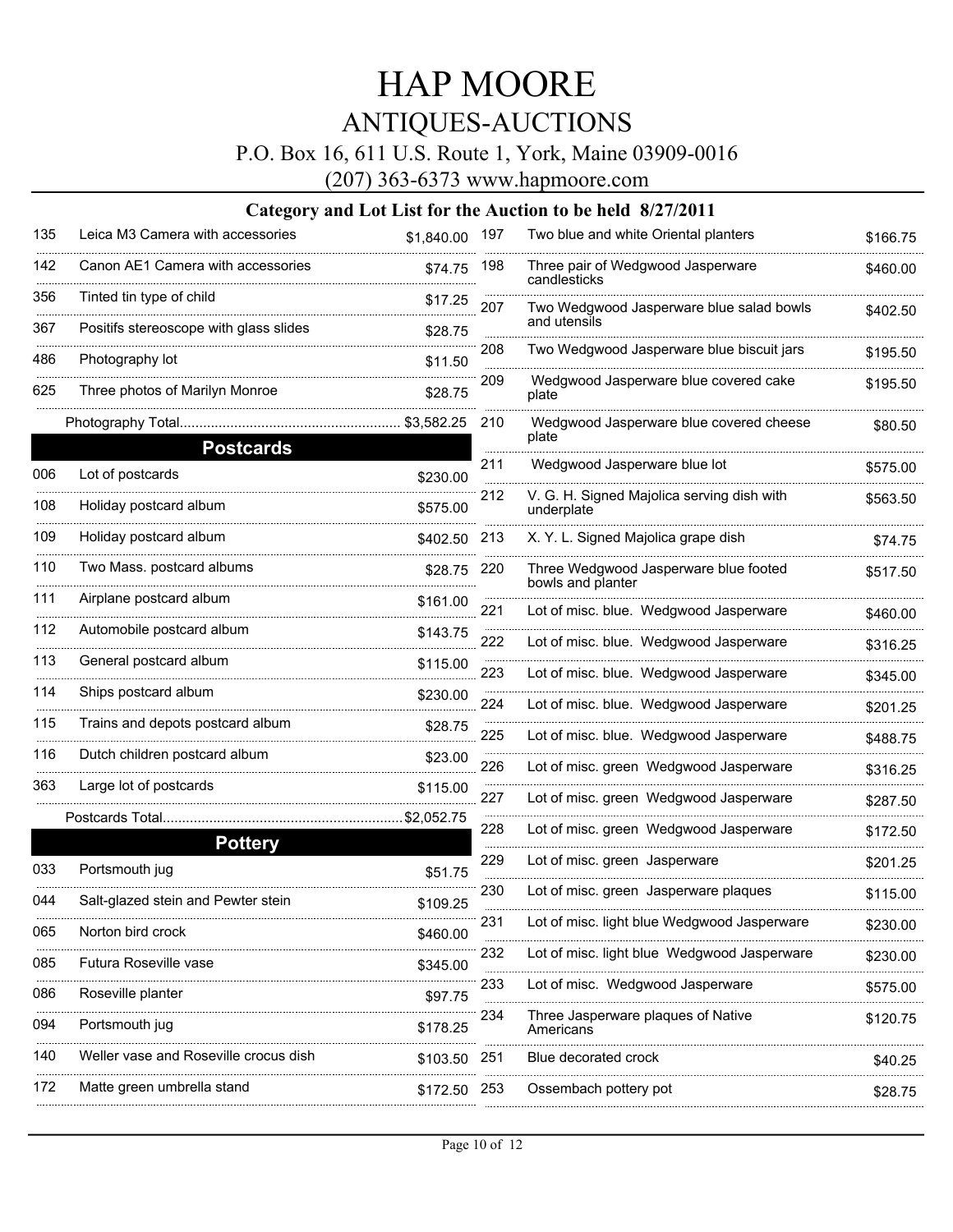P.O. Box 16, 611 U.S. Route 1, York, Maine 03909-0016

(207) 363-6373 www.hapmoore.com

| 267 | Oriental planter                                   | \$11.50 450 |     | Yei Navajo rug                                                    | \$2,070.00 |
|-----|----------------------------------------------------|-------------|-----|-------------------------------------------------------------------|------------|
| 315 | Pair of scenic vases                               | \$1,523.75  |     | Rugs Total                                                        | \$6,198.50 |
| 326 | Lot of pottery                                     | \$207.00    |     | <b>Silver</b>                                                     |            |
| 334 | Staffordshire dog with puppies                     | \$97.75     | 013 | Lot of sterling silver                                            | \$1,006.25 |
| 375 | Spongeware pitcher                                 | \$11.50     | 046 | Sterling overlay decanter                                         | \$201.25   |
| 378 | Oriental vase                                      | \$17.25     | 059 | Pair of silver plated candelabra                                  | \$115.00   |
| 386 | Bennington and redware pottery lot                 | \$74.75     | 087 | Set of sterling flatware                                          | \$2,990.00 |
| 412 | Green sponge ware jar and blue basin               | \$28.75     | 088 | Set of sterling flatware                                          | \$2,300.00 |
| 413 | Four nesting Rockingham pottery basins             | \$51.75     | 089 | Sterling accessories                                              | \$402.50   |
| 414 | Lot of Rockingham pottery                          | \$51.75     | 090 | Sterling dresser items                                            | \$431.25   |
| 415 | Rockingham pottery custard cups and small          | \$28.75     | 091 | Large lot of misc. sterling items                                 | \$3,910.00 |
|     | bowls                                              |             | 104 | Lot of sterling accessories                                       | \$632.50   |
| 437 | Westerwald tavern pitcher                          | \$103.50    | 131 | Sterling Sheves flatware set                                      | \$3,795.00 |
| 441 | SEG 1914 Commemorative mug                         | \$230.00    | 136 | Silver-handled umbrella                                           | \$189.75   |
| 469 | Roseville pitcher and vase and art pottery<br>vase | \$132.25    | 139 | Selection of sterling flatware                                    | \$2,012.50 |
| 475 | Theorem decorated faience plate                    | \$287.50    | 141 | Lot of misc. sterling serving pieces                              | \$1,955.00 |
| 587 | Two Canton ginger jars                             | \$57.50     | 146 | Lot of misc. sterling flatware                                    | \$2,415.00 |
| 588 | Figural German stoneware pitcher                   | \$40.25     | 147 | Lopez Taxco silver apple dish                                     | \$224.25   |
| 592 | Two decorated crocks and a jug                     | \$143.75    | 148 | Sterling candlesticks, silverplated tray and<br>serving spoon     | \$488.75   |
| 593 | Decorated stoneware butter churn                   | \$115.00    | 164 | Silver Dutch wedding spoon                                        | \$40.25    |
| 594 | Butter and salt crocks                             | \$28.75     | 167 | Partial set of sterling flatware                                  | \$1,610.00 |
| 597 | Taunton and Fort Edwards decorated crocks          | \$69.00     | 168 | Lot of misc, coin silver flatware                                 | \$603.75   |
| 598 | Ovoid redware jug                                  | \$51.75     | 171 | Lot of misc. sterling flatware                                    | \$2,875.00 |
| 601 | Dover crock and Boston jug                         | \$57.50     | 260 | Lot of misc. silver plated flatware and serving                   | \$385.25   |
|     |                                                    | \$12,299.25 |     | utensils                                                          |            |
|     | <b>Rugs</b>                                        |             | 261 | Lot of misc. sterling flatware                                    | \$402.50   |
| 145 | Caucasian scatter rug                              | \$3,910.00  | 262 | Lot of misc. sterling flatware                                    | \$2,587.50 |
| 246 | Hooked rug                                         | \$143.75    | 268 | Lot of misc. sterling serving pieces, flatware<br>and coin spoons | \$1,696.25 |
| 247 | Caucasian style rug                                | \$74.75     | 305 | Sterling English sauce ladle                                      | \$172.50   |